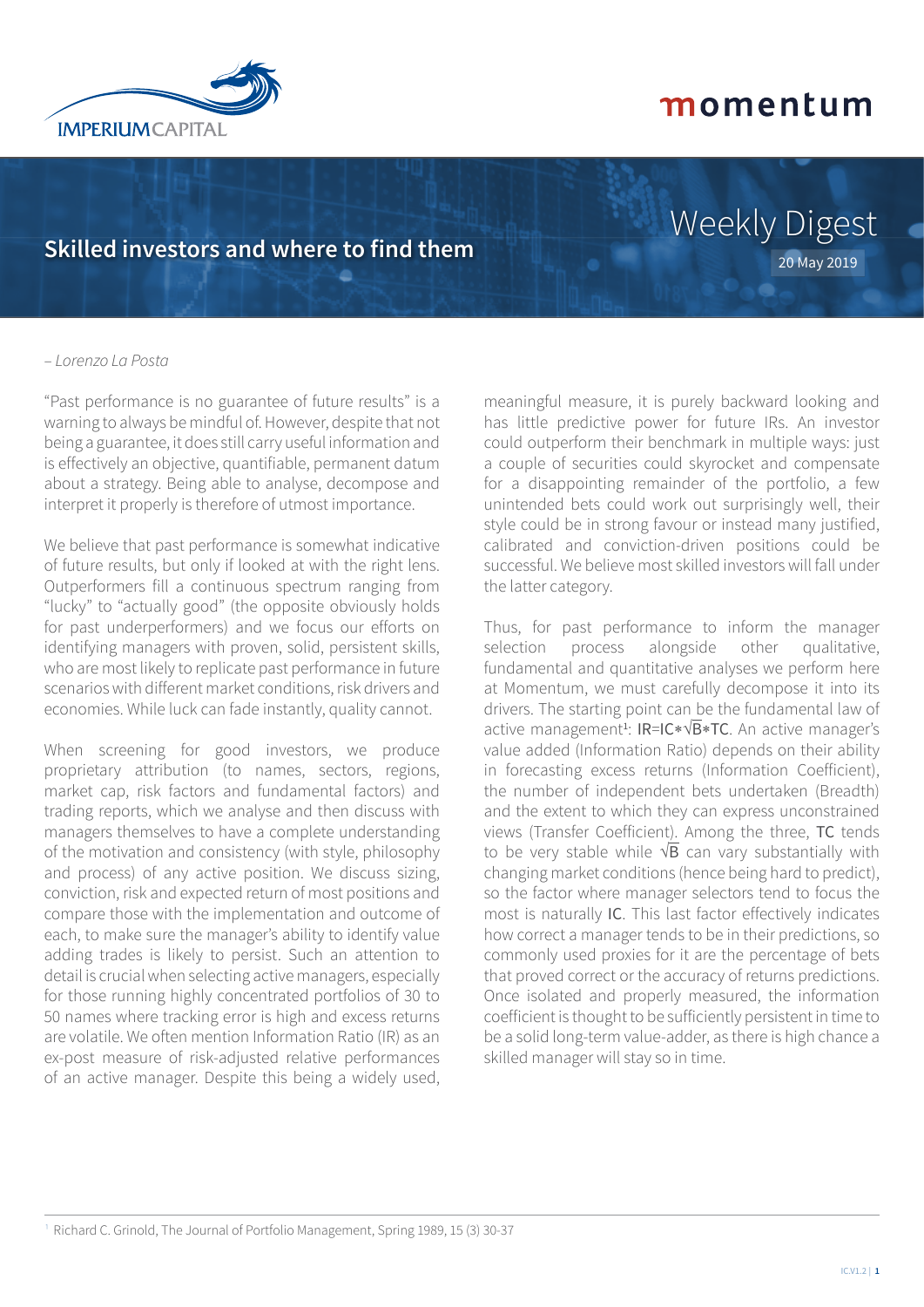

### Weekly Digest 20 May 2019

## momentum

### The **Marketplace**

- US increases tariffs on China, escalating trade tensions
- Partial rebound for global equities after last Monday's slump
- Brent crude rose 2.3% to \$72.2 a barrel
- Gold fell 0.9% to \$1275.9 per ounce

### Market **Focus**

#### **US**

- US factory production fell in April. Falls were led by declines in machinery and motor vehicles. Manufacturing output and industrial production both fell by 0.5%
- The major US equity index fell 1.7% on the week despite making gains from last Monday's substantial drop. Solid earnings from Cisco and Walmart as well at AT&T aided the partial recovery though ongoing trade concerns remain the dominant narrative
- US 10-year treasury yields fell to a three-month low as investors sought a haven from ongoing trade disputes. The yield is currently standing at 2.4%
- China announced retaliatory tariffs of an additional \$60 billion on US goods leading to last Monday's market slump. Companies with large exposure to Chinese supply chains faired the worst with Apple shares notably falling by 6%

#### **Europe**

– President Trump has delayed his decision to apply a 25% tariff to European automobiles for a further six months

- European equities recovered to return 1.1% last week after hitting a two-month low last Monday
- Italian Deputy Premier Matteo Salvini is set on a showdown with the EU over his plan to impose a 15% flat tax in Italy which could breach EU treaties over its budget and deficit obligations

#### **UK**

- UK equities rose 2.4% on the week after also hitting a two-month low last Monday
- Brexit Talks between the Conservatives and the Labour party have broken down. Jeremy Corbyn has indicated that the party will vote against Theresa May's deal in June
- GBP fell to a three-month low against the US dollar and fell 1.4% against the Euro last week amid signs of political paralysis around a Brexit deal being reached

#### **Asia/Rest of The World**

- Chinese equities continued to fall last week with the benchmark index falling 1.9%.
- Tensions rise in the Gulf around US sanctions on Iran. Saudi stocks fell by 2.6% on the week
- Japan's main index fell 0.4% last week as the cabinet office set a 'worsening' downgrade marker on the overall economic outlook
- Turkish equities fell by 2% on the week

*Past performance is not indicative of future returns.*

*Source: Bloomberg. Returns in local currency unless otherwise stated.*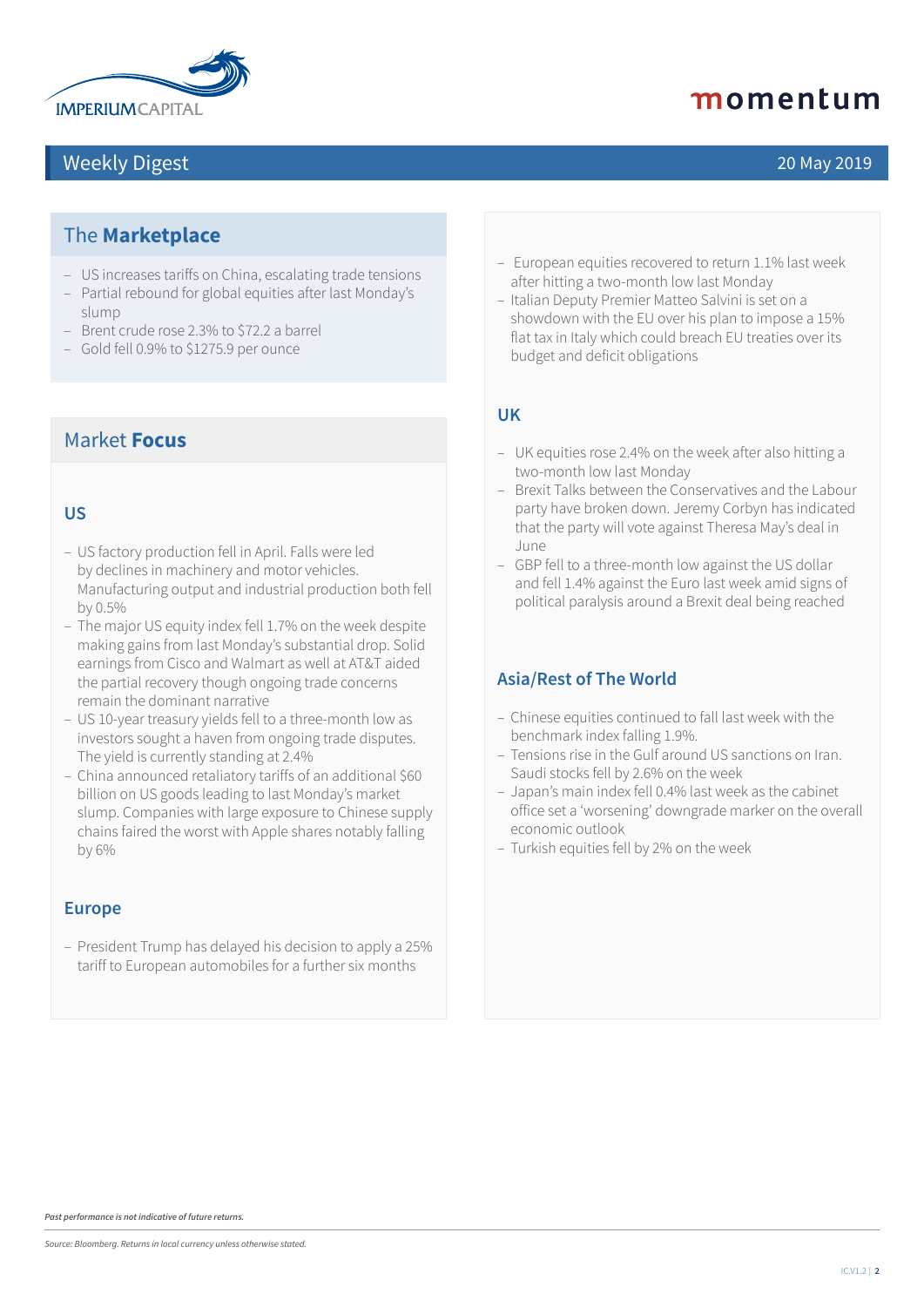

## Weekly Digest 20 May 2019

| <b>Asset Class/Region</b>           | <b>Currency</b> | <b>Currency returns</b>           |                         |                 |           |  |
|-------------------------------------|-----------------|-----------------------------------|-------------------------|-----------------|-----------|--|
|                                     |                 | <b>Week ending</b><br>17 May 2019 | <b>Month</b><br>to date | <b>YTD 2019</b> | 12 months |  |
| <b>Developed Market Equities</b>    |                 |                                   |                         |                 |           |  |
| <b>United States</b>                | <b>USD</b>      | $-0.7%$                           | $-2.8%$                 | 15.7%           | 6.6%      |  |
| United Kingdom                      | GBP             | 2.4%                              | $-0.3%$                 | 11.2%           | $-1.4%$   |  |
| Continental Europe                  | EUR             | 1.6%                              | $-1.9%$                 | 15.5%           | $-0.2%$   |  |
| Japan                               | JPY             | 0.3%                              | $-3.9\%$                | 5.2%            | $-12.0\%$ |  |
| Asia Pacific (ex Japan)             | <b>USD</b>      | $-2.9%$                           | $-6.4\%$                | 6.5%            | $-8.9\%$  |  |
| Australia                           | AUD             | 1.4%                              | 1.2%                    | 14.7%           | 9.0%      |  |
| Global                              | <b>USD</b>      | $-0.4%$                           | $-2.6%$                 | 14.2%           | 1.6%      |  |
| <b>Emerging markets equities</b>    |                 |                                   |                         |                 |           |  |
| <b>Emerging Europe</b>              | <b>USD</b>      | 1.4%                              | $-3.0\%$                | 7.4%            | $-0.9%$   |  |
| <b>Emerging Asia</b>                | <b>USD</b>      | $-3.7\%$                          | $-8.0\%$                | 4.4%            | $-12.4%$  |  |
| Emerging Latin America              | <b>USD</b>      | $-4.8%$                           | $-7.8%$                 | $-0.3%$         | $-5.3%$   |  |
| <b>BRICs</b>                        | <b>USD</b>      | $-3.1\%$                          | $-7.6%$                 | 7.6%            | $-9.2%$   |  |
| <b>MENA</b> countries               | <b>USD</b>      | $-2.7%$                           | $-6.0\%$                | 6.6%            | 5.1%      |  |
| South Africa                        | <b>USD</b>      | $-3.8\%$                          | $-5.5\%$                | 6.8%            | $-13.2%$  |  |
| India                               | <b>USD</b>      | 0.7%                              | $-3.9%$                 | 4.7%            | 4.3%      |  |
| Global emerging markets             | <b>USD</b>      | $-3.6%$                           | $-7.6\%$                | 4.1%            | $-10.8%$  |  |
| <b>Bonds</b>                        |                 |                                   |                         |                 |           |  |
| <b>US Treasuries</b>                | <b>USD</b>      | 0.4%                              | 0.8%                    | 2.9%            | 6.6%      |  |
| US Treasuries (inflation protected) | <b>USD</b>      | 0.2%                              | 0.2%                    | 4.1%            | 4.4%      |  |
| US Corporate (investment grade)     | <b>USD</b>      | 0.4%                              | 0.4%                    | 6.4%            | 7.9%      |  |
| US High Yield                       | <b>USD</b>      | $-0.1\%$                          | $-0.6\%$                | 8.3%            | 6.1%      |  |
| <b>UK Gilts</b>                     | GBP             | 0.9%                              | 1.3%                    | 3.1%            | 6.1%      |  |
| UK Corporate (investment grade)     | GBP             | 0.6%                              | 0.5%                    | 5.1%            | 5.5%      |  |
| Euro Government Bonds               | EUR             | 0.4%                              | 0.5%                    | 3.0%            | 3.9%      |  |
| Euro Corporate (investment grade)   | EUR             | 0.1%                              | $-0.1\%$                | 3.9%            | 3.4%      |  |
| Euro High Yield                     | EUR             | $0.0\%$                           | $-0.9\%$                | 5.8%            | 1.9%      |  |
| Japanese Government                 | JPY             | 0.1%                              | 0.2%                    | 1.5%            | 2.4%      |  |
| Australian Government               | AUD             | 0.6%                              | 1.0%                    | 5.6%            | 11.1%     |  |
| Global Government Bonds             | <b>USD</b>      | $-0.1\%$                          | 0.6%                    | 2.1%            | 2.8%      |  |
| Global Bonds                        | <b>USD</b>      | $-0.1\%$                          | 0.4%                    | 2.6%            | 3.1%      |  |
| Global Convertible Bonds            | <b>USD</b>      | $-0.6%$                           | $-1.6%$                 | 5.9%            | $-0.7%$   |  |
| <b>Emerging Market Bonds</b>        | <b>USD</b>      | 0.3%                              | 0.6%                    | 5.8%            | 6.2%      |  |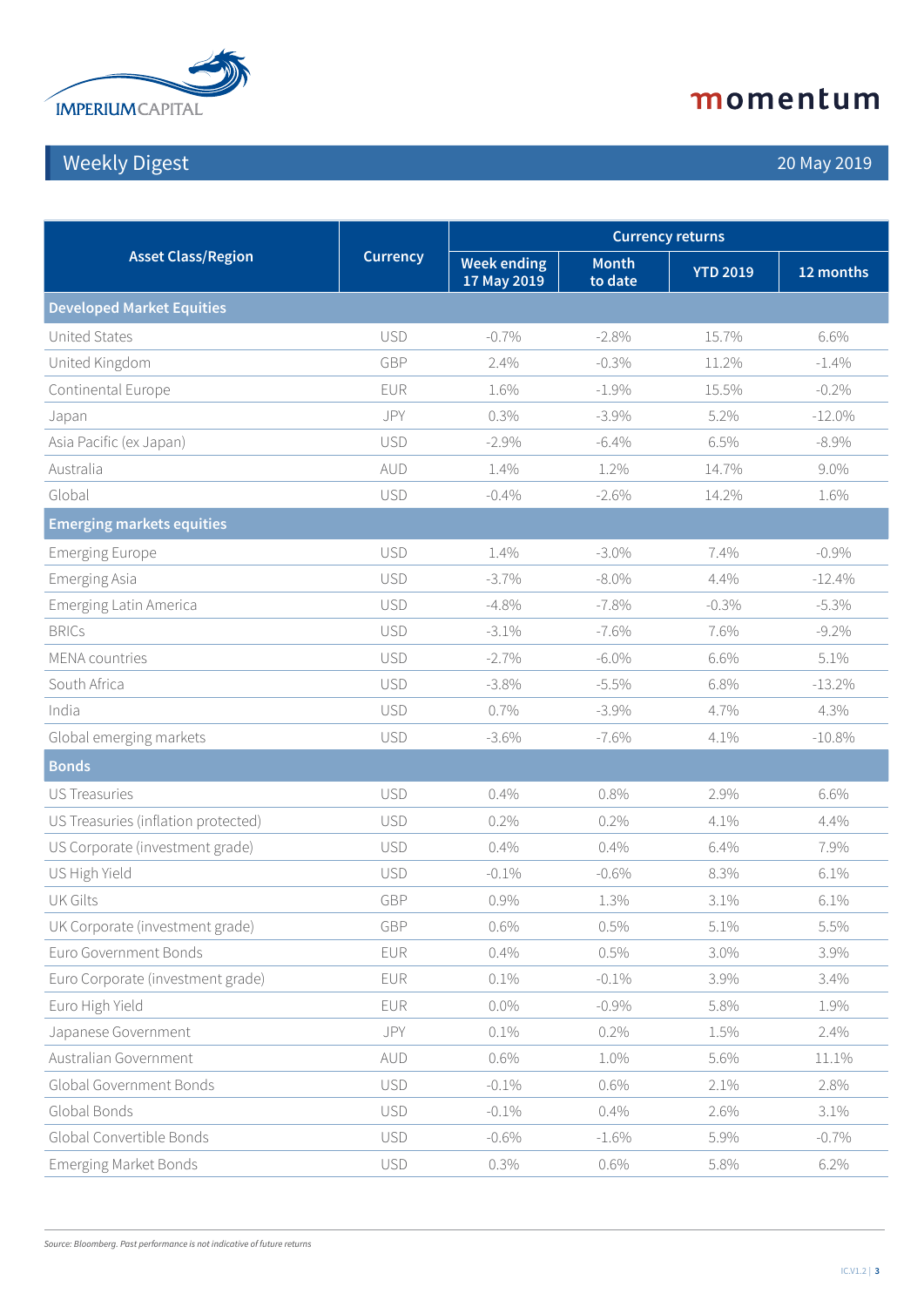

## Weekly Digest 20 May 2019

| <b>Asset Class/Region</b>             | <b>Currency</b> | <b>Currency returns</b>           |                         |                 |           |
|---------------------------------------|-----------------|-----------------------------------|-------------------------|-----------------|-----------|
|                                       |                 | <b>Week ending</b><br>17 May 2019 | <b>Month</b><br>to date | <b>YTD 2019</b> | 12 months |
| <b>Property</b>                       |                 |                                   |                         |                 |           |
| <b>US Property Securities</b>         | <b>USD</b>      | 1.2%                              | 1.8%                    | 17.9%           | 20.2%     |
| <b>Australian Property Securities</b> | AUD             | 3.0%                              | 2.6%                    | 10.9%           | 16.1%     |
| Asia Property Securities              | <b>USD</b>      | 0.4%                              | $-1.7\%$                | 10.6%           | 1.0%      |
| <b>Global Property Securities</b>     | <b>USD</b>      | 0.6%                              | 0.2%                    | 13.9%           | 8.4%      |
| <b>Currencies</b>                     |                 |                                   |                         |                 |           |
| Euro                                  | <b>USD</b>      | $-0.6%$                           | $-0.5%$                 | $-2.4%$         | $-5.4\%$  |
| <b>UK Pound Sterling</b>              | <b>USD</b>      | $-2.3%$                           | $-2.4%$                 | 0.3%            | $-5.8\%$  |
| Japanese Yen                          | <b>USD</b>      | $-0.2\%$                          | 1.2%                    | 0.4%            | 0.6%      |
| Australian Dollar                     | <b>USD</b>      | $-1.8%$                           | $-2.5%$                 | $-2.4%$         | $-8.5%$   |
| South African Rand                    | <b>USD</b>      | $-1.8%$                           | $-0.6%$                 | $-0.4\%$        | $-12.9%$  |
| Swiss Franc                           | <b>USD</b>      | 0.1%                              | 0.8%                    | $-2.6%$         | $-1.0\%$  |
| Chinese Yuan                          | <b>USD</b>      | $-1.4\%$                          | $-2.7%$                 | $-0.6%$         | $-8.0\%$  |
| <b>Commodities &amp; Alternatives</b> |                 |                                   |                         |                 |           |
| Commodities                           | <b>USD</b>      | 1.2%                              | $-1.4\%$                | 8.1%            | $-8.5%$   |
| Agricultural Commodities              | <b>USD</b>      | 2.0%                              | $-1.3%$                 | $-6.2\%$        | $-15.0\%$ |
| Oil                                   | <b>USD</b>      | 2.3%                              | $-0.8%$                 | 38.3%           | $-8.9\%$  |
| Gold                                  | <b>USD</b>      | $-0.9%$                           | $-0.6%$                 | $-0.2%$         | $-1.2\%$  |
| Hedge funds                           | <b>USD</b>      | $0.0\%$                           | $-0.5%$                 | 3.1%            | $-4.3\%$  |